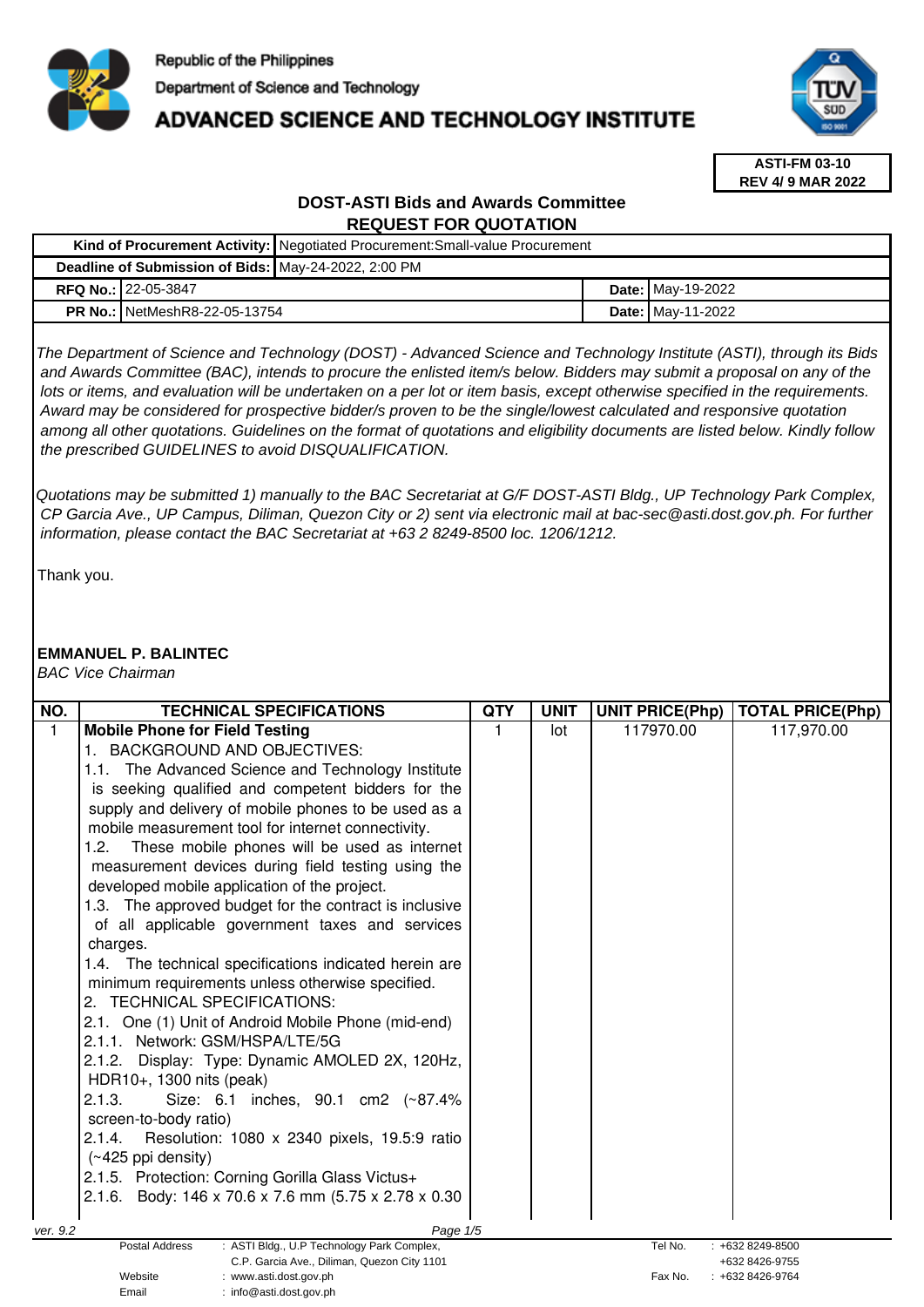|          | in) Weight: 167 g / 168 g (mmWave) (5.89 oz)<br>2.1.7. SIM: Single SIM (Nano-SIM) or Hybrid Dual<br>SIM (Nano-SIM, dual stand-by)<br>2.1.8. IP67 dust/water resistant (up to 1m for 30 mins)<br>2.1.9. Color: Black<br>2.1.10. Platform:<br>2.1.10.1. OS: Android 12<br>2.1.10.2. Chipset: Qualcomm SM8450 Snapdragon 8<br>Gen 1 (4 nm)<br>2.1.10.3. CPU: Octa-core (1x3.00 GHz Cortex-X2 & |  |
|----------|---------------------------------------------------------------------------------------------------------------------------------------------------------------------------------------------------------------------------------------------------------------------------------------------------------------------------------------------------------------------------------------------|--|
|          | 3x2.40 GHz Cortex-A710 & 4x1.70 GHz Cortex-A510)<br>2.1.10.4. GPU: Adreno 730                                                                                                                                                                                                                                                                                                               |  |
|          | 2.1.11. Camera:<br>2.1.11.1. Rear Camera Resolution:                                                                                                                                                                                                                                                                                                                                        |  |
|          | 2.1.11.1.1. 50 MP, f/1.8, 23mm (wide), 1/1.56", 1.0µm,<br>Dual Pixel PDAF, OIS                                                                                                                                                                                                                                                                                                              |  |
|          | 2.1.11.1.2. 10 MP, f/2.4, 70mm (telephoto), 1/3.94",<br>1.0µm, PDAF, OIS, 3x optical zoom                                                                                                                                                                                                                                                                                                   |  |
|          | 2.1.11.1.3. 12 MP, f/2.2, 13mm, 120° (ultrawide),                                                                                                                                                                                                                                                                                                                                           |  |
|          | 1/2.55" 1.4µm, Super Steady video<br>Video Recording Resolution (Rear<br>2.1.11.1.4.                                                                                                                                                                                                                                                                                                        |  |
|          | Camera):<br>8K@24fps, 4K@30/60fps,<br>2.1.11.1.5.                                                                                                                                                                                                                                                                                                                                           |  |
|          | 1080p@30/60/240fps, 720p@960fps, HDR10+, stereo<br>sound rec., gyro-EIS                                                                                                                                                                                                                                                                                                                     |  |
|          | 2.1.11.2. Front Camera Resolution:<br>2.1.11.2.1. 10 MP, f/2.2, 26mm (wide), 1/3.24",                                                                                                                                                                                                                                                                                                       |  |
|          | 1.22µm, Dual Pixel PDAF<br>2.1.11.2.2. Video Recording Resolution (Front                                                                                                                                                                                                                                                                                                                    |  |
|          | Camera): 4K@30/60fps, 1080p@30fps<br>2.1.12. Memory:                                                                                                                                                                                                                                                                                                                                        |  |
|          | 2.1.12.1. ROM (Internal Storage): 128GB<br>2.1.12.2. RAM Memory: 8GB                                                                                                                                                                                                                                                                                                                        |  |
|          | 2.1.13. Connectivity:<br>2.1.13.1. WLAN: Wi-Fi 802.11 a/b/g/n/ac, dual-band,<br>Wi-Fi Direct, hotspot                                                                                                                                                                                                                                                                                       |  |
|          | 2.1.13.2. Bluetooth: 5.2<br>2.1.13.3. GPS: Yes                                                                                                                                                                                                                                                                                                                                              |  |
|          | 2.1.13.4. USB: USB Type-C 3.2, USB On-The-Go<br>2.1.13.5. Earphone: 3.5mm Stereo<br>2.1.14. Battery:                                                                                                                                                                                                                                                                                        |  |
|          | 2.1.14.1. Type: Li-Po 3700 mAh, non-removable<br>2.1.14.2. Fast Charging 25W                                                                                                                                                                                                                                                                                                                |  |
|          | 2.1.15. ACCESSORIES:<br>2.1.15.1. Data Cable (USB Type-C to Type-C)                                                                                                                                                                                                                                                                                                                         |  |
|          | 2.1.15.2. Travel adapter (25W)<br>2.1.15.3. Ejecting Pin                                                                                                                                                                                                                                                                                                                                    |  |
|          | 2.1.15.4. Quick Start Guide                                                                                                                                                                                                                                                                                                                                                                 |  |
|          | 2.2. One (1) Unit of Android Mobile Phone (high-end)<br>2.2.1.1. Network: GSM/CDMA/HSPA/EVDO/LTE                                                                                                                                                                                                                                                                                            |  |
|          | 2.2.1.2. Display:<br>Foldable Dynamic AMOLED 2X, 120Hz,<br>2.2.1.2.1.                                                                                                                                                                                                                                                                                                                       |  |
|          | HDR10+, 1200 nits (peak)<br>Size: 6.7 inches, 101.5 cm2 (~84.7%<br>2.2.1.2.2.                                                                                                                                                                                                                                                                                                               |  |
|          | screen-to-body ratio)<br>2.2.1.2.3. Resolution: 1080 x 2640 pixels (~426 ppi                                                                                                                                                                                                                                                                                                                |  |
|          | density)<br>2.2.1.2.4. Cover Display: Super AMOLED, 1.9", 260 x<br>512 pixels                                                                                                                                                                                                                                                                                                               |  |
|          | 2.2.1.2.5. Build: Glass front (Gorilla Glass Victus)<br>Aluminum Frame                                                                                                                                                                                                                                                                                                                      |  |
| ver. 9.2 | Page 2/5                                                                                                                                                                                                                                                                                                                                                                                    |  |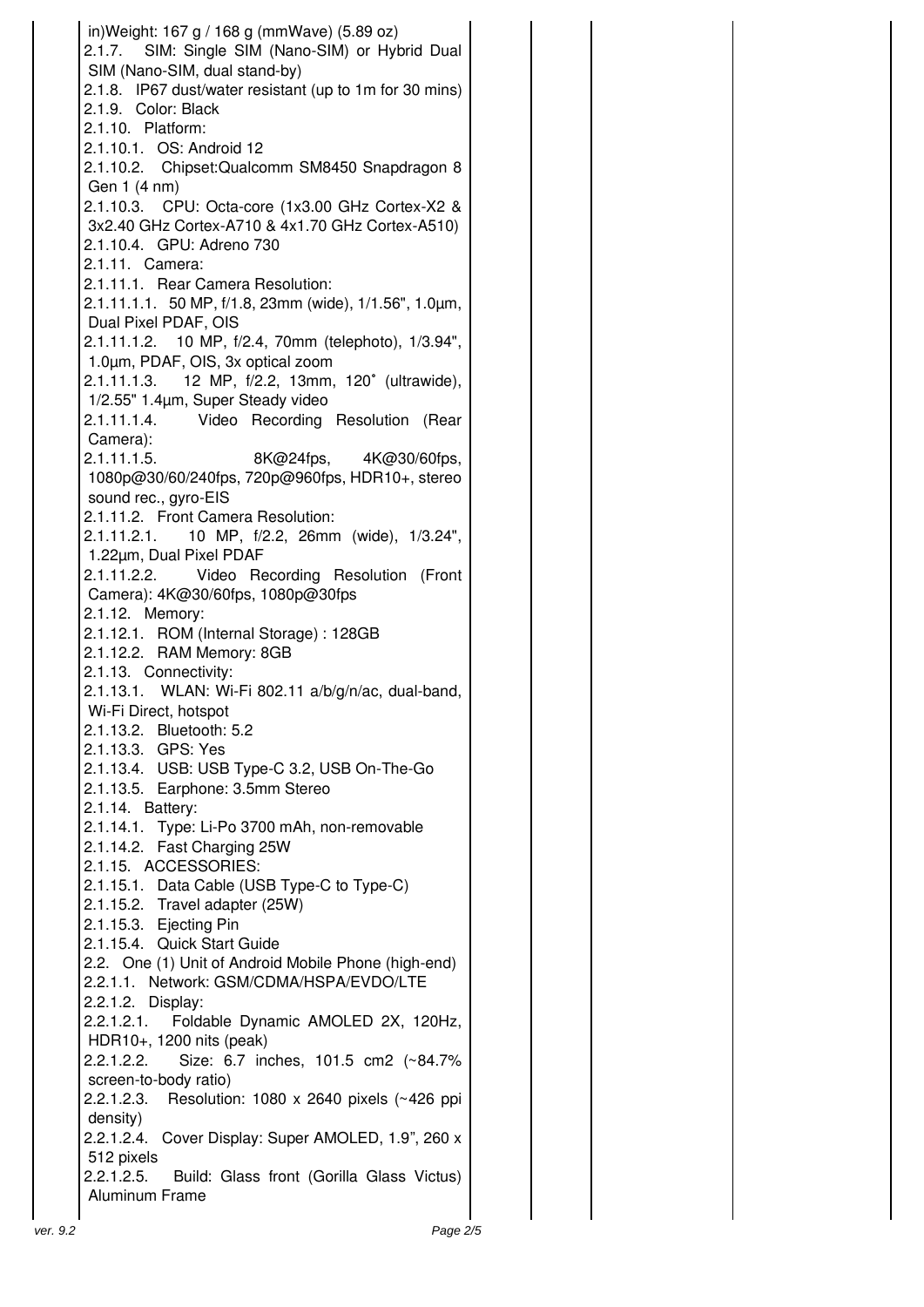2.2.1.2.6. SIM (Nano-SIM and/or eSIM) 2.2.1.3. Platform 2.2.1.3.1. OS: Android 11, upgradable to Android 12 2.2.1.3.2. Chipset: Qualcomm SM8350 Snapdragon 888 5G (5 nm) 2.2.1.3.3. CPU: Octa-core (1x2.84 GHz Kryo 680 & 3x2.42 GHz Kryo 680 & 4x1.80 GHz Kryo 680) 2.2.1.3.4. GPU: Adreno 660 2.2.1.4. Camera: 2.2.1.4.1. Rear Camera Resolution: 2.2.1.4.1.1. 108 MP, f/1.8, 26mm (wide), 1/1.33", 0.8µm, PDAF, Laser AF, OIS 2.2.1.4.1.2. 12 MP, f/3.0, 120mm (periscope telephoto), 1.0µm, PDAF, OIS, 5x optical zoom, 50x hybrid zoom 2.2.1.4.1.3. 12 MP, f/2.2, 120˚, 13mm (ultrawide), 1/2.55", 1.4µm 2.2.1.4.1.4. Features: LED flash, auto-HDR, panorama 2.2.1.4.1.5. Video: 8K@24fps, 4K@30/60fps, 1080p@30/60/240fps, 720p@960fps, HDR10+, stereo sound rec., gyro-EIS & OIS 2.2.1.4.2. Camera Resolution: 2.2.1.4.2.1. 12 MP, f/1.8, 27mm (wide), 1/2.55", 1.4µm, Dual Pixel PDAF, OIS 2.2.1.4.2.2. 12 MP, f/2.2, 123˚ (ultrawide), 1.12µm 2.2.1.4.3. Video Recording Resolution: 2.2.1.4.3.1. 4K@30/60fps, 1080p@60/240fps, 720p@960fps, HDR10+ 2.2.1.5. Memory: 2.2.1.5.1. ROM (Internal Memory) : 128GB 2.2.1.5.2. RAM Memory: 8GB 2.2.1.6. Connectivity: 2.2.1.6.1. WLAN: Wi-Fi 802.11 a/b/g/n/ac, dual-band, Wi-Fi Direct, hotspot 2.2.1.6.2. Bluetooth: 5.1 2.2.1.6.3. GPS: Yes 2.2.1.6.4. USB: USB Type-C 2.0, USB On-The-Go 2.2.1.7. Battery: 2.2.1.7.1. Type: Li-Ion 3300 mAh, non-removable 2.2.1.7.2. Fast Charging 15W 2.2.2. ACCESSORIES: 2.2.2.1. Data Cable 2.2.2.2. Travel adapter 2.2.2.3. Ejecting pin 2.2.2.4. Quick start guide 2.3. One (1) Unit of Android LTE Tablet 2.3.1. Form Factor: Tablet 2.3.2. Network: GSM/HSPA/LTE 2.3.3. Display: 10.5" 1920 x 1200 (WUXGA) TFT 2.3.4. Platform: 2.3.4.1. OS: Android 11 2.3.4.2. CPU: Octa Core (2x2.0 GHz & 6x2.0GHz 2.3.4.3. Chipset: Unisoc T618 2.3.4.4. GPU: Mali G52 2.3.5. Memory: 2.3.5.1. Memory RAM: 4GB 2.3.5.2. Memory ROM (Internal): 128GB 2.3.5.3. External Memory Support: MicroSD (up to 1TB) 2.3.6. Body: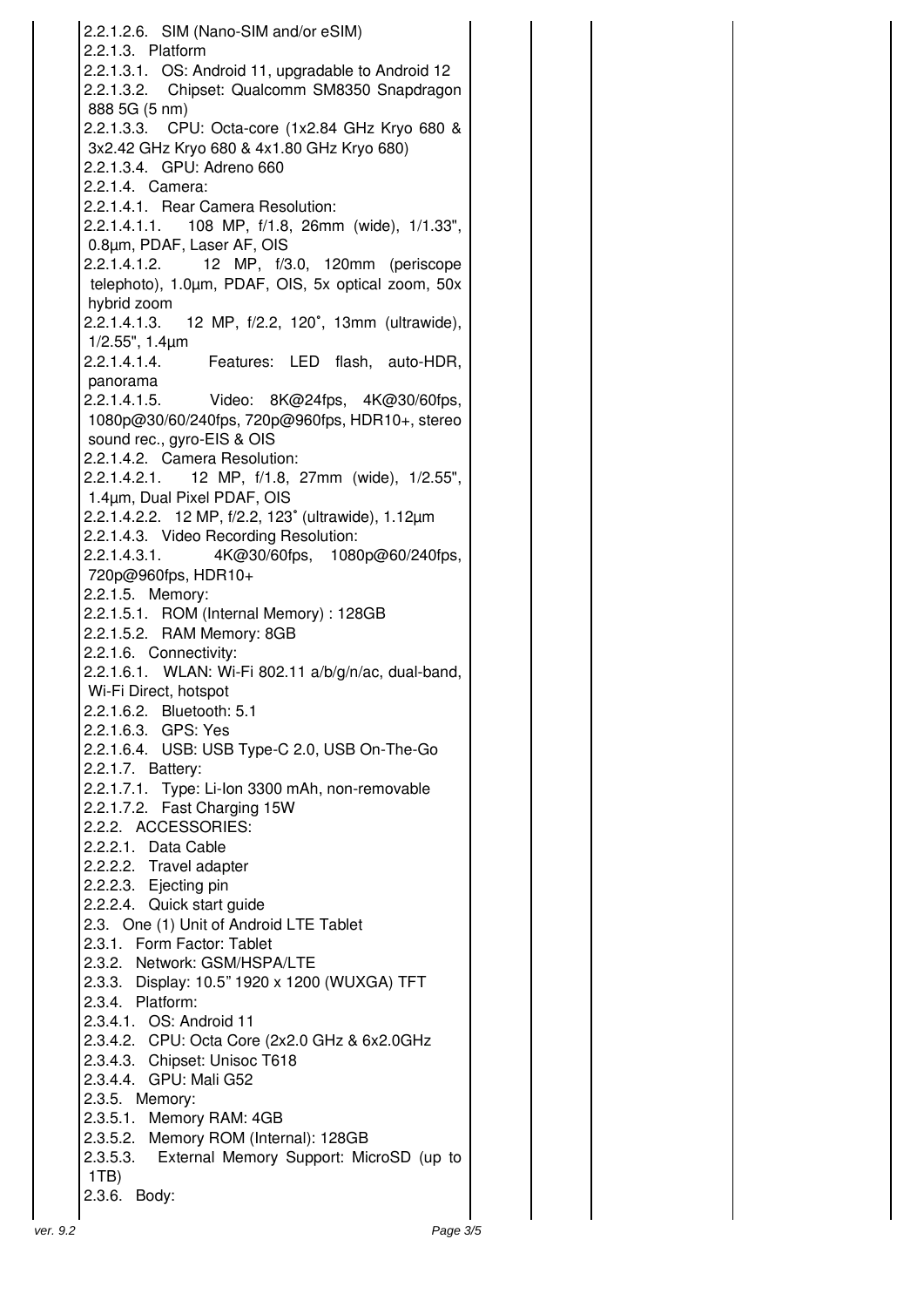| 2.3.6.2. Weight: 508 g (1.12 lb)<br>2.3.6.3. SIM: Nano SIM |  |                |
|------------------------------------------------------------|--|----------------|
| 2.3.7. Camera:                                             |  |                |
| 2.3.7.1. Rear Camera: 8MP, AF @1080p@30fps                 |  |                |
| 2.3.7.2. Front Camera: 5MP, @1080p@30fps                   |  |                |
| 2.3.8. Connectivity:                                       |  |                |
| 2.3.8.1. WLAN: Wi-Fi 802.11 a/b/g/n/ac, dual-band,         |  |                |
| Wi-Fi Direct, hotspot                                      |  |                |
| 2.3.8.2. Bluetooth: 5.0                                    |  |                |
| 2.3.8.3. GPS: Yes                                          |  |                |
| 2.3.8.4. USB: USB Type-C 2.0                               |  |                |
| 2.3.8.5. Earjack: 3.5mm Stereo                             |  |                |
| 2.3.9. Battery: Li-Po 7040 mAh, non-removable              |  |                |
| 2.3.10. Charing: Fast charging 15W                         |  |                |
| 2.3.11. Accessories:                                       |  |                |
| 2.3.11.1. USB-C Data Cable                                 |  |                |
| 2.3.11.2. Quick Start                                      |  |                |
| 2.3.11.3. Ejection Pin                                     |  |                |
| 5. AFTERSALES/TECHNICAL SUPPORT SERVICE                    |  |                |
| 5.1. Technical support service must be available nine      |  |                |
| (9) hours per day. Monday to Friday (including             |  |                |
| holidays), during business hours, 9:00 AM - 6:00 PM        |  |                |
| Philippine Standard Time (UTC+8) and must respond:         |  |                |
| 5.2.<br>End-user must be able to request technical         |  |                |
| support by phone or email                                  |  |                |
| 6. WARRANTY SERVICE                                        |  |                |
| 6.1. Coverage: One (1) year manufacturer's warranty,       |  |                |
| parts and labor.                                           |  |                |
| The obligation for warranty shall be submitted<br>6.2.     |  |                |
| upon delivery.                                             |  |                |
| TOTAL APPROVED BUDGET FOR THE CONTRACT (ABC):              |  | Php 117,970.00 |

#### **GUIDELINES**

#### **A. Content and Format of Quotations**

- 1. The Quotation/s must include the RFQ Number or the PR Number indicated above
- 2. Bidders must specify the BRAND NAMES and MODEL NAMES/NUMBER for the following goods:
	- a. Computer and electronic equipment and its accessories or peripherals
	- b. Software applications, programs, and digital licenses
	- c. Commercial off-the-shelf electronic devices or components
- 3. The Quotation/s must indicate the registered business name of the company (or individual), business address and contact number. It must also include the full name and signature of the company's authorized representative.
- 4. BIR Certificate of Registration for new DOST-ASTI suppliers.

#### **B. Eligibiliy Requirements**

Pursuant to Annex "H" or Consolidated Guidelines for the Alternative Methods of Procurement of the 2016 Implementing Rules and Regulations (IRR) of Republic Act (RA) No. 9184, the following documents shall be submitted except for Repeat Order, Shopping under Section 52.1(a), and Negotiated Procurement under Sections 53.1 (Two-Failed Biddings), and 53.5 (Agency-to-Agency):

#### **For Procurement of Goods**

- 1. Upon submission of quotation
	- a. Valid PhilGEPS Registration Number / Organization ID
	- b. Valid Mayor's/Business Permit
- 2. Upon issuance of Notice of Award (NOA)